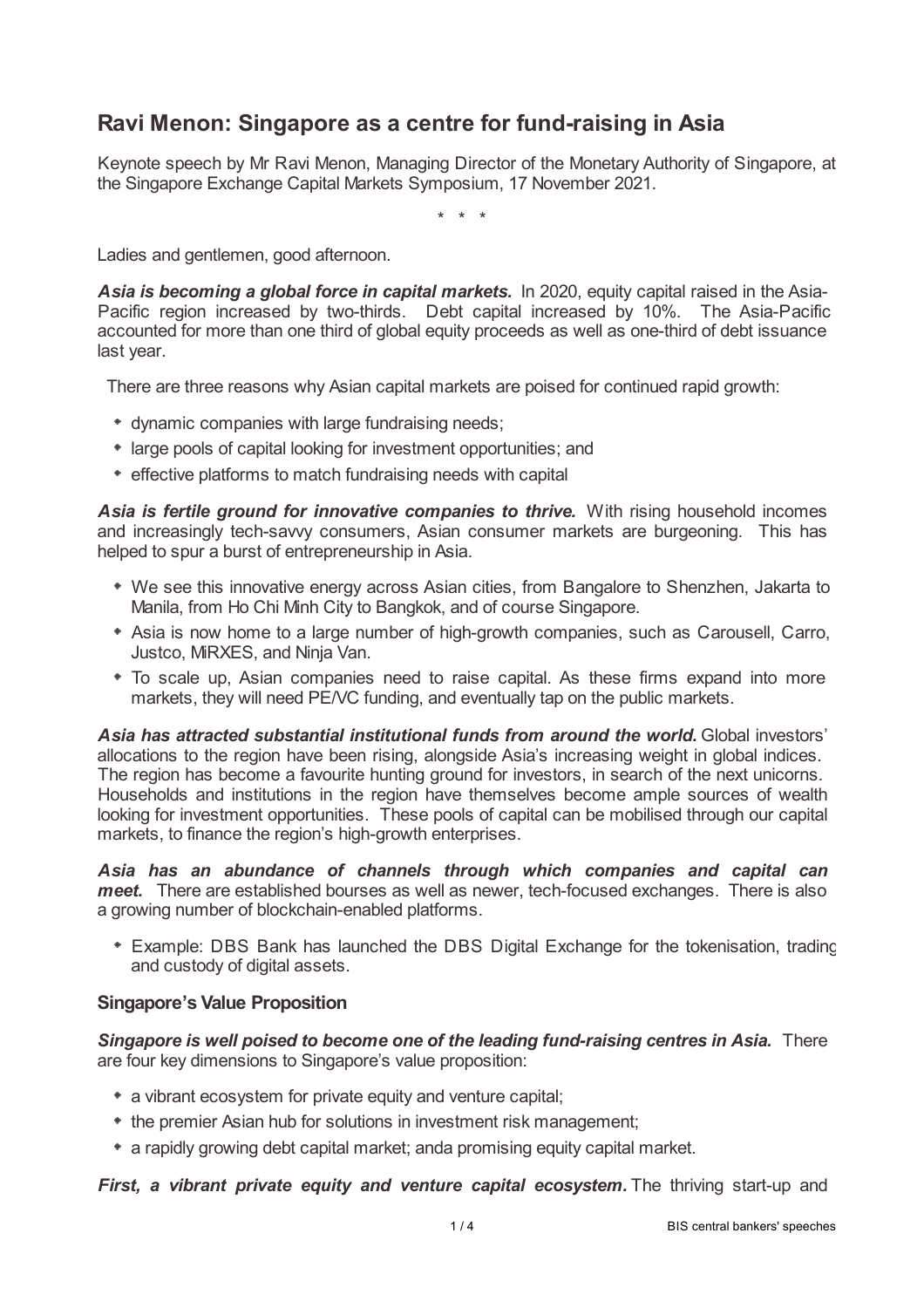Fintech scene in Singapore and Southeast Asia have drawn active interest from PE/VC players from around the world. PE/VC assets under management in Singapore have doubled over the last five years. They grew by over 50% last year despite the COVID-19 pandemic and recession, testament to the resilience of the ecosystem.

*Technology and innovation are making private equity and venture capital investments more accessible.* With tokenisation, assets can be fractionalised, allowing smaller investors to access investments that were once the domain of large institutional investors.

Example: ADDX, a private market exchange backed by the Singapore Exchange, offers eligible investors access to a wide range of investments with just \$10,000 – from global names such as Partners Group' private equity fund to homegrown private companies like XM Studios.

## *Second, a comprehensive suite of solutions for investment risk management.*

*Singapore's foreign exchange market is the third largest in the world.* Daily trading volume is more than US\$640 billion. The deep FX market enables market participants to manage and hedge currency risks in their investments.

# *Singapore is the premier derivatives hub in Asia, and the largest offshore market for Asian equity index derivatives.*

- Corporates and investors can hedge their risks through a wide range of derivative products, across equities, FX, commodities, rates, and fixed income. Let me give two examples of how these derivative products play an important role in managing risks.
- \* SGX's freight futures contracts have proven especially useful in helping companies manage their freight rate risks amid strains in global supply chains and volatility in shipping rates.
- As a commodities trading hub, Singapore's deep derivatives market for materials such as iron ore provides global participants with the tools to manage risks as well as express their market views.

*Singapore's strengths in technology are helping to make its risk management solutions even more accessible and efficient.* Efforts are underway to use blockchain technology to enable a more streamlined and transparent market.

- Example: SGX's Marketnode seeks to enhance the efficiency of fund raising through international debt capital markets, shifting from a largely analogue process today, to a digital, automated environment supported by distributed ledgers and smart contracts.
- We anticipate that in the near future, the ability of real-time validation through a distributed ledger will shorten settlement cycles, which in turn allows for more cost-effective margin requirements.

## *Third, a growing bond market that serves the needs of global and regional issuers.*

- The size of Singapore's bond market has expanded by 50% over the last 5 years, reaching almost half a trillion Singapore dollars as at the end of 2020.
- \* SGX is the largest bond listing exchange in Asia with over 3000 bonds from 45 countries in 19 currencies. More than two-thirds of the bonds issued in Singapore are in foreign currencies including the G-3 and Asian currencies.
- Over 60 international and regional banks have debt origination teams and capabilities here to support international bond issuance out of Singapore. More than half of the bonds issued in Singapore come from foreign issuers.
	- Example: China's Three Gorges issued a dual-tranche jumbo issue of US\$1 billion in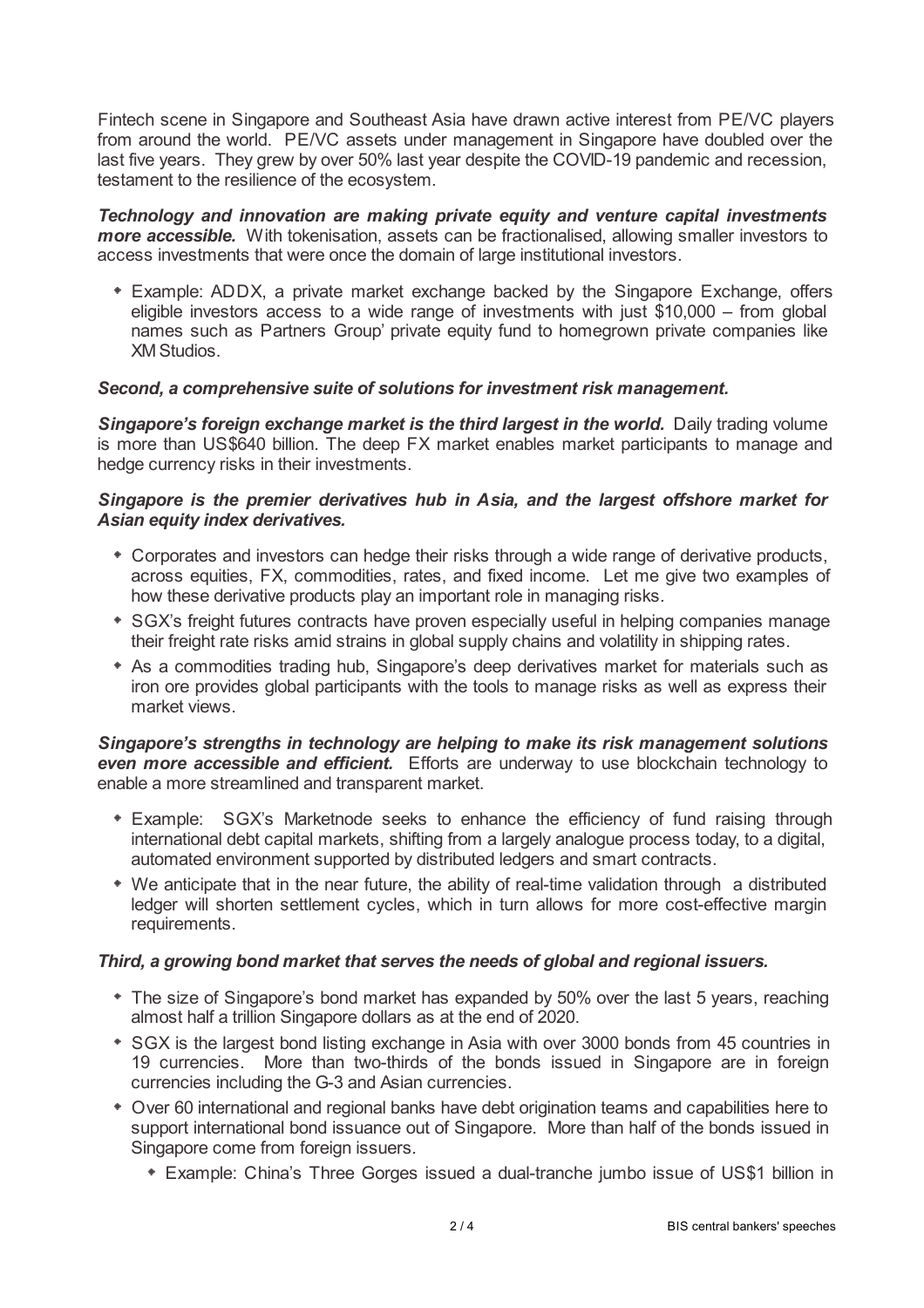2020, and the Philippines' Jollibee issued two tranches totalling US\$1.2 billion.

### *Singapore also has a vibrant green and sustainable bond market to support the region's transition to a low carbon future.*

- The green bond market started only in 2017 but issuances are expected to cross S\$10 billion by the end of this year.
- Diversity in financing instruments has also widened beyond green bonds, with around half of the funds raised so far in 2021 expected to come from the issuance of sustainability, sustainability-linked bonds as well as transition bonds.

*Fourth, an equity capital market with significant potential for growth.* Singapore's public equity market has seen increased trading interest amid the COVID-19 pandemic. However, other exchanges in the region have grown even faster. SGX has traditionally had more active volumes in less volatile, income-generating investments, such as REITs, compared to other growth-focused exchanges. This is a gap we are committed to bridging.

An extensive consultation with market participants last year highlighted two key challenges: a perceived lack of institutional investor interest, and a dearth of high-growth companies listing in Singapore. These are chicken-and-egg challenges.

The public and private sectors have together come up with a slate of measures to enhance the ability of our equity market to better meet the needs of issuers and investors:

- strong co-investment support;
- reduced listing costs and improved research coverage;
- a new listing pathway; and
- a platform for sustainable investments.

### *We have launched two new funds for co-investment.*

- The government has come together with Temasek Holdings to establish a new S\$1.5 billion fund, called Anchor Fund  $\omega$  65, which will act as a cornerstone investor for promising companies looking to list on SGX.
- The Economic Development Board's investment arm, EDBI, will establish a Growth IPO Fund, that is starting with a fund size of S\$500 million to invest in growth stage companies, grooming them for IPOs in Singapore.

#### *We are bringing down listing costs and improving the research ecosystem.*

- MAS has enhanced its Grant for Equity Market Scheme (GEMS) to provide additional support for listings in Singapore.
- The GEMS listing grant defrays the cost of listing on SGX by co-funding up to S\$2 million of listing expenses, an increase from S\$1 million before. The coverage of the scheme will be expanded to defray the listing costs of special purpose acquisition companies (SPACs) and real estate investment trusts (REITs).
- The GEMS research grant seeks to groom equity research talent and expand Singapore's research coverage of listed companies by co-funding the hiring costs of research analysts.

#### *We are expanding the listing pathways for corporates.*

- \* SGX launched its framework for SPAC two months ago.
- Traditionally, IPOs can be a time-consuming process, and it can come with some uncertainty over valuations and pricing.